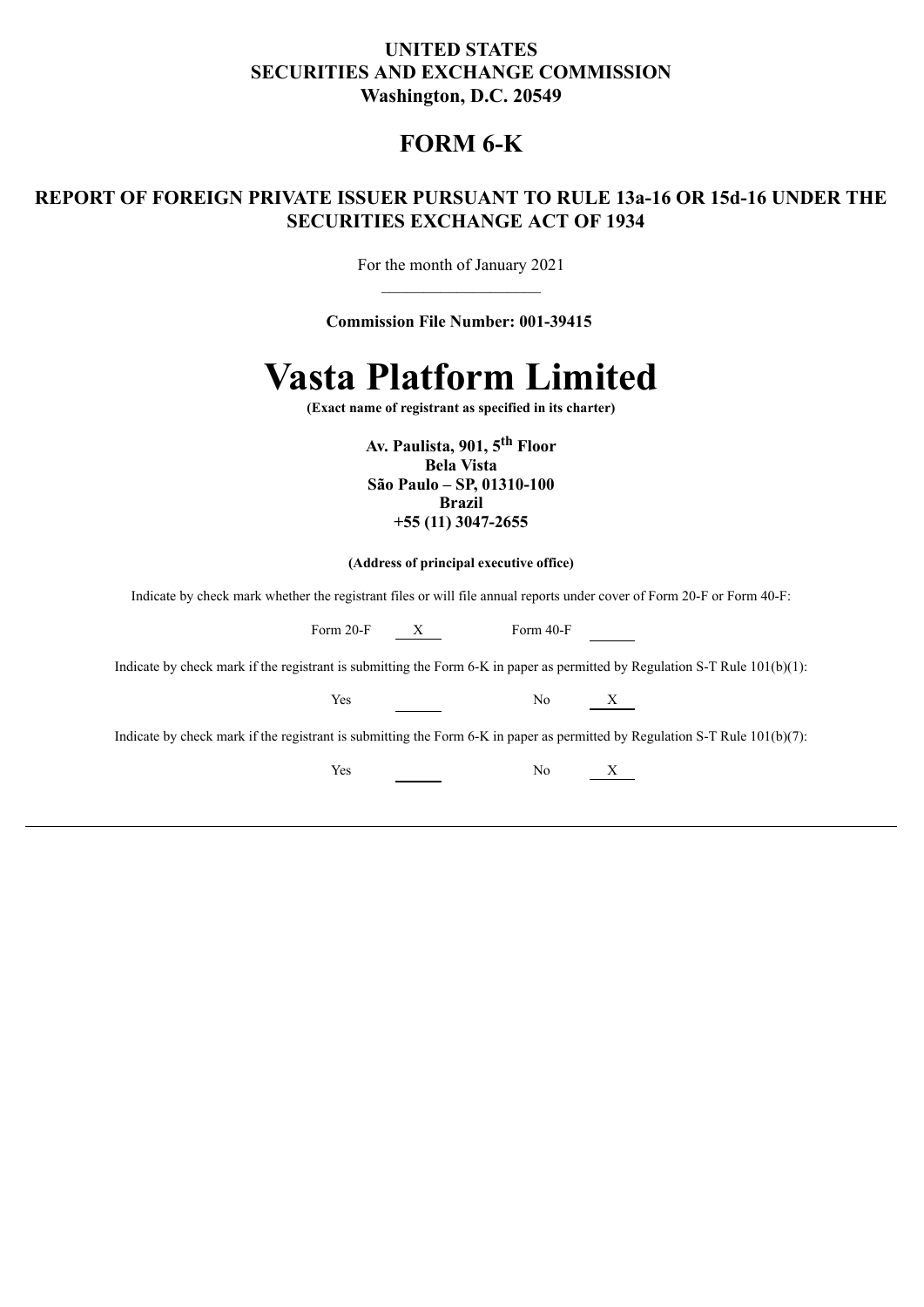#### **ITEM**

99.1. Statement dated January 7, 2021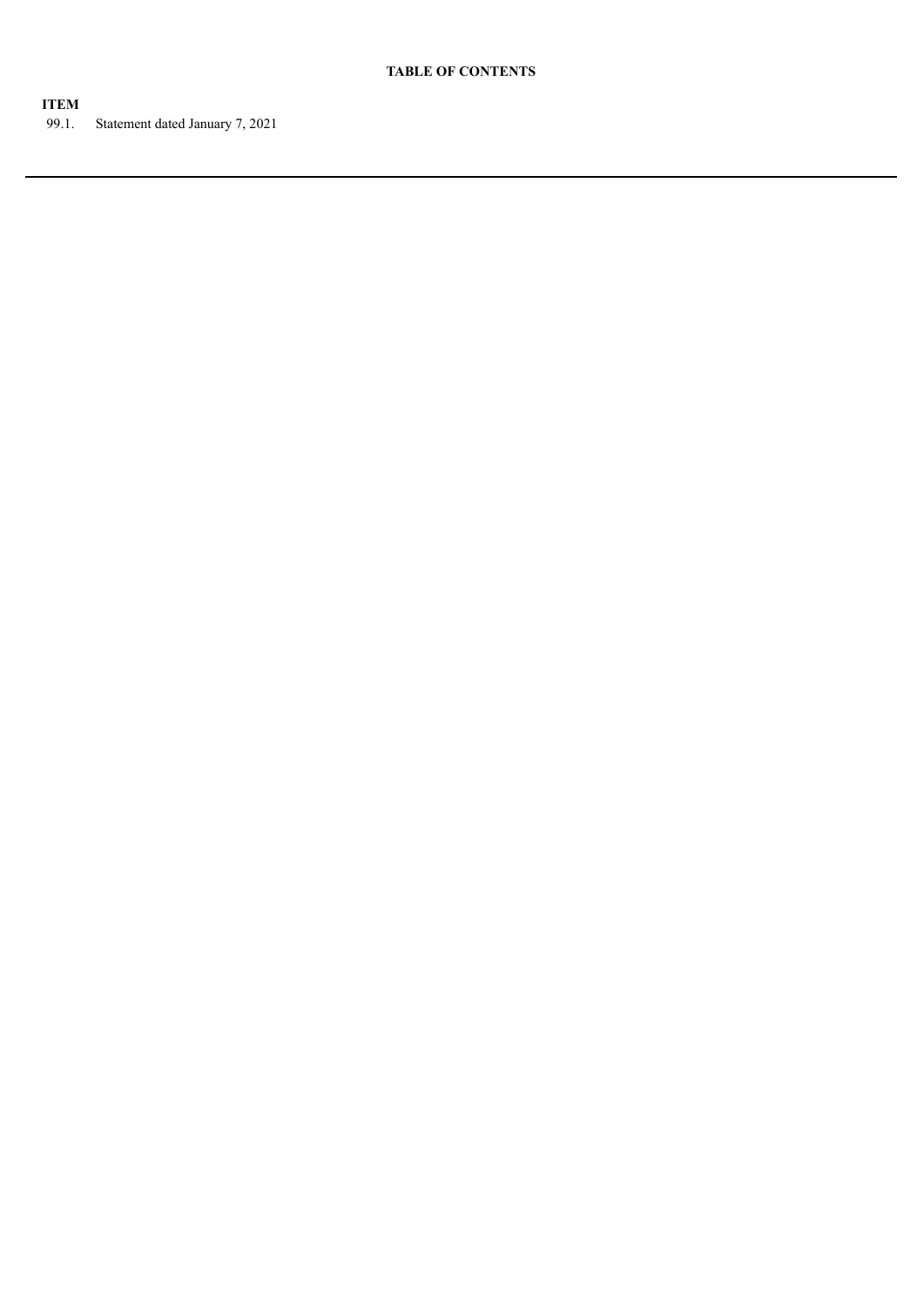#### **SIGNATURE**

Pursuant to the requirements of the Securities Exchange Act of 1934, the registrant has duly caused this report to be signed on its behalf by the undersigned, thereunto duly authorized.

### **Vasta Platform Limited**

By: /s/ Mario Ghio Junior

Name: Mario Ghio Junior<br>Title: Chief Executive Of Chief Executive Officer

Date: January 7, 2021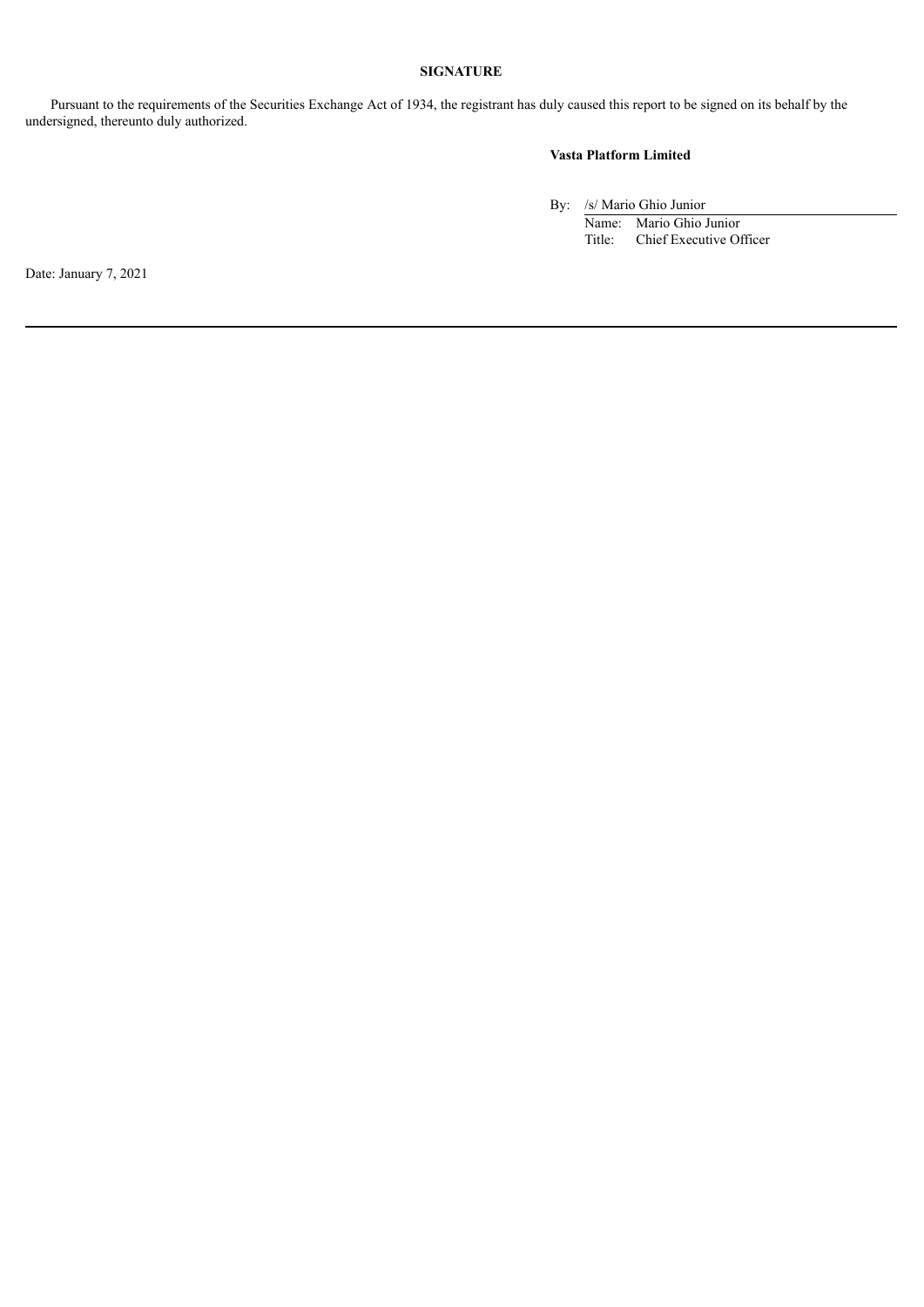**São Paulo, Brazil, January 7, 2021 — Vasta Platform Limited (NASDAQ: VSTA)** announces that, in light of a news article published today at newspaper Valor Econômico, it is negotiating a potential transaction involving the purchase of certain educational assets ("Transaction") from Eleva Educação S.A. ("Eleva").

The Transaction may encompass the acquisition by Vasta, of the learning system held by Eleva, as well as the sale by Cogna Educação S.A. to Eleva of certain schools controlled directly or indirectly by its subsidiary Saber Serviços Educacionais S.A.

Vasta informs that no binding agreements regarding the Transaction have been signed and there is no assurance that an agreement will be reached among the parties.

## **VASTA'S MISSION**

Our mission is to help private K-12 schools to be better and more profitable, supporting their digital transformation

## **ABOUT VASTA**

Vasta is a leading, high-growth education company in Brazil powered by technology, providing end-to-end educational and digital solutions that cater to all needs of private schools operating in the K-12 educational segment, ultimately benefiting all of Vasta's stakeholders, including students, parents, educators, administrators and private school owners. Vasta's mission is to help private K-12 schools to be better and more profitable, supporting their digital transformation. Vasta believes it is uniquely positioned to help schools in Brazil undergo the process of digital transformation and bring their education skill-set to the 21st century. Vasta promotes the unified use of technology in K-12 education with enhanced data and actionable insight for educators, increased collaboration among support staff and improvements in production, efficiency and quality. For more information, please visit *ir.vastaplatform.com.* 

## **CONTACT**

Investor Relations

+55 11 3133 7311

ri@somoseducacao.com.br